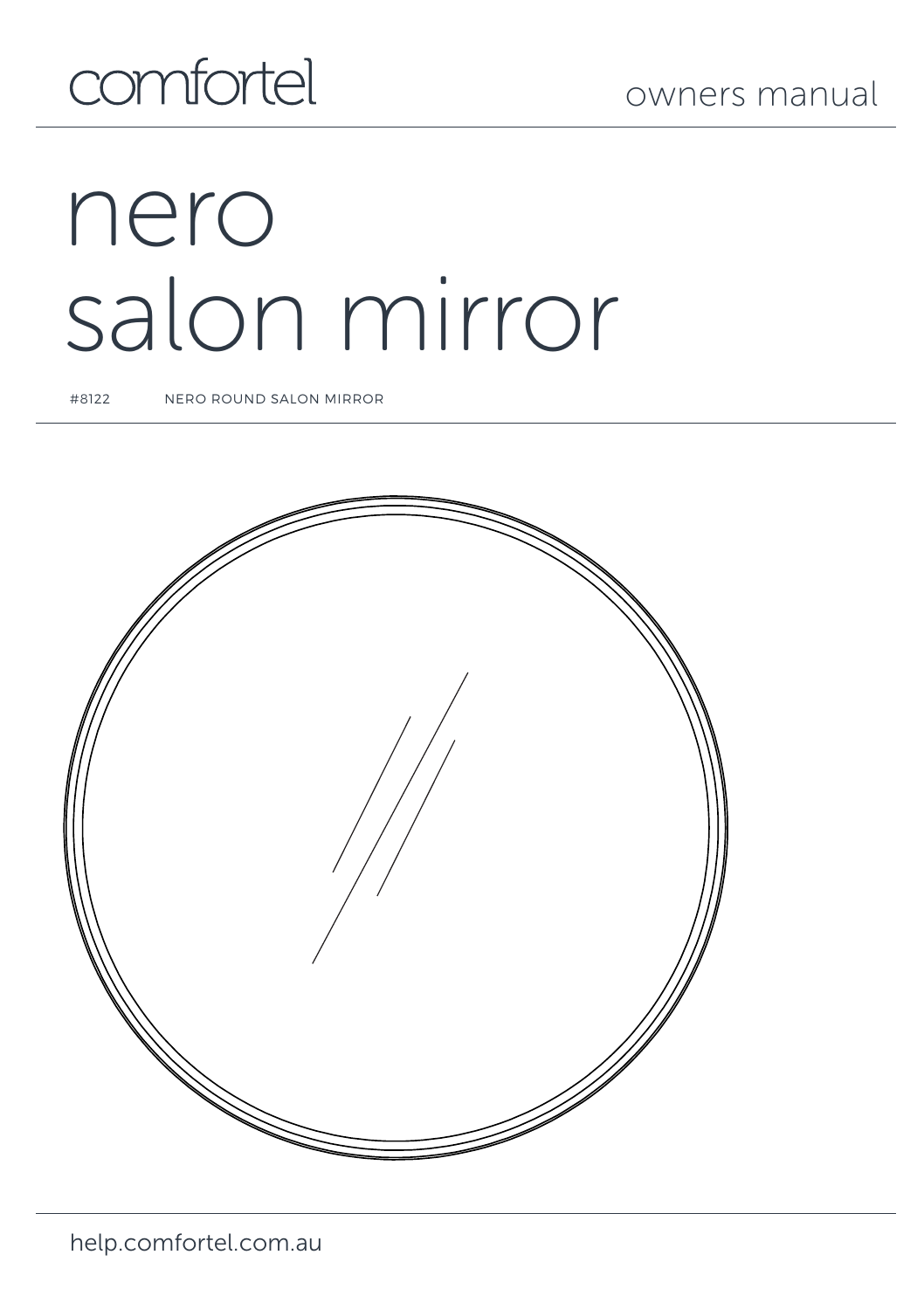## IMPORTANT PLEASE READ THESE SAFETY INSTRUCTIONS

## GENERAL SAFETY

Δ

- 1. Read carefully and keep these instructions in a safe place.
- 2. Use this product only for its intended function and do not use attachments not recommended by the manufacturer.
- 3. Do not use outdoors.



## IMPORTANT Æ

WALL FIXINGS NOT SUPPLIED. PLEASE REFER TO MIRROR WEIGHT WHEN INSTALLING TO DETERMINE BEST PRACTICE MOUNTING. WALL STUDS AND NOGGINS ARE NOT REQUIRED WHEN INSTALLING MIRRORS

PLEASE USE CORRECT FIXTURES FOR MOUNTING BASED ON WALL TYPE. NO RESPONSIBILITY<br>IS ACCEPTED FOR ANY DAMAGE OR INJURY CAUSED BY INCORRECT MOUNTING.

## GET STARTED

N E R O Round Salon Mirror ø: 914mm (36") Depth: 30mm (1.2") Weight: 10Kg (22Ilbs) Material: Black steel frame

FRONT VIEW BACK VIEW BACK VIEW

 $\emptyset$ 914 (36")

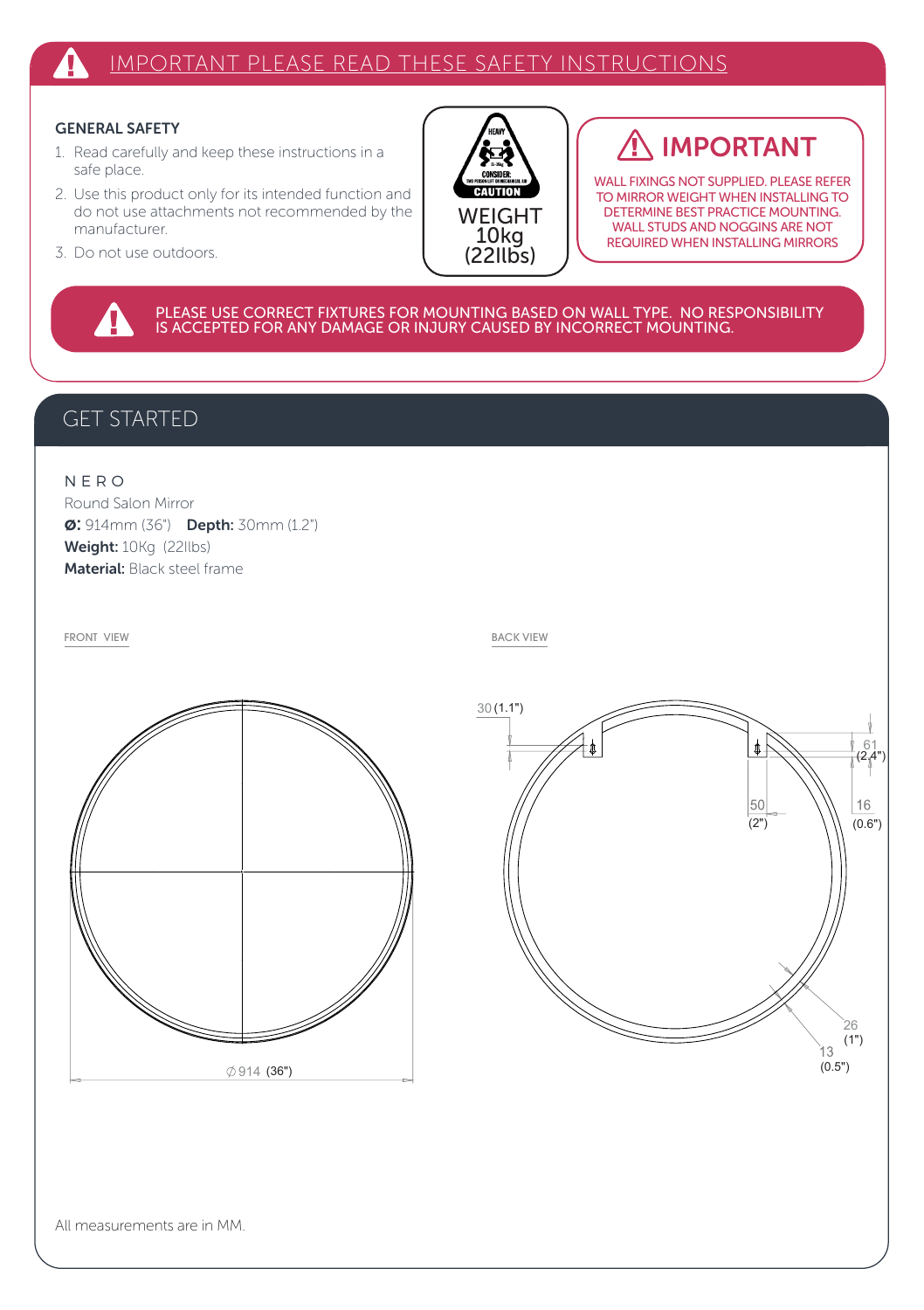## INSTALLATION: RECOMMENDED WALL MOUNTING



All measurements are in MM.

**FLOOR** 

All measurements are in MM (Inches.)

## BEFORE INSTALLING YOU SHOULD CONSIDER THE FOLLOWING:

Allow for the necessary room around the unit for free movement. If applicable, when installing a bench, position it so it is 800mm - 850mm (31.5" - 33") from the floor. This is the recommended bench height. Install mirror above bench to desired height according to the bench and bench height.

PLEASE USE CORRECT FIXTURES FOR MOUNTING BASED ON WALL TYPE. NO RESPONSIBILITY IS ACCEPTED FOR ANY DAMAGE OR INJURY CAUSED BY INCORRECT MOUNTING.